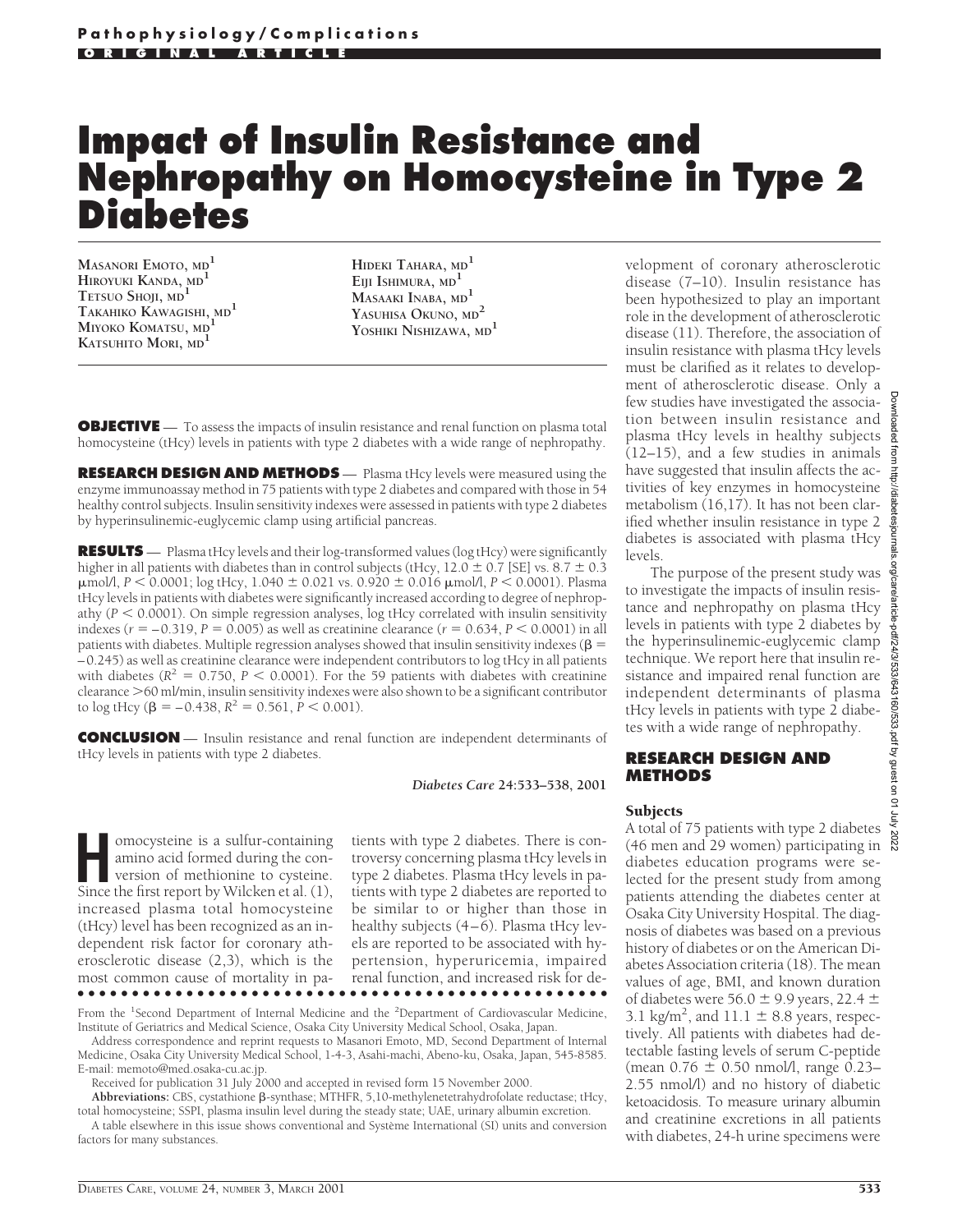collected for 3 consecutive days; mean values of these parameters were adopted for data analyses. The 75 patients with type 2 diabetes were divided into four subgroups of diabetic nephropathy, determined according to urinary albumin excretion (UAE) and serum creatinine level for data analyses: stage 1, 39 patients with normal UAE  $<$  30 mg per 24 h; stage 2, 17 patients with microalbuminuria  $(30 < \text{UAE} < 300 \text{ mg per 24 h})$ ; stage 3, 9 patients with overt proteinuria (UAE  $>300$  mg per 24 h); stage 4, 10 subjects with serum creatinine levels  $>176$ mmol/l. Creatinine clearance was estimated in all patients with diabetes from serum creatinine level and Cockcroft-Gault equations (19). A total of 59 patients with diabetes (39 in stage 1, 17 in stage 2, and 3 in stage 3) had creatinine clearances  $>60$  ml/min, and 16 subjects (6 in stage 3 and 10 in stage 4) had creatinine clearances  $<$  60 ml/min. Of the patients with diabetes, 37 were treated with sulfonylureas, 2 were treated with  $\alpha$ -glucosidase inhibitors, 4 were treated with the combination of sulfonylureas and  $\alpha$ -glucosidase inhibitors, 20 were treated with insulin, and 12 were treated with diet alone.

The control subjects (54 healthy individuals: 28 men and 26 women) were selected from among apparently healthy subjects participating in a health check program at Osaka Municipal Health Promotion Center, as previously reported (20). The mean age of healthy subjects was  $53.8 \pm 10.5$  years. Informed consent was obtained from all participants in the present study.

# Homocysteine assay

Blood sampling for assay of plasma tHcy level was performed overnight in the fasting state, immediately before hyperinsulinemic-euglycemic clamp, as described below. The blood was collected into a tube containing EDTA-2Na and immediately centrifuged, and the plasma was stored at –20°C until assay. Plasma level of tHcy was measured by an enzyme conversion immunoassay kit (Homocysteine; Axis, Norway) according to the method of Frantzen et al. (21).

## Hyperinsulinemic-euglycemic clamp

The hyperinsulinemic-euglycemic clamp protocol was performed according to the method of DeFronzo et al. (22) using an STG 22 artificial pancreas model (Nikkiso, Tokyo). After overnight fasting, venous blood sampling and measurement of blood pressure were performed with the patient in the supine position, and the hyperinsulinemic-euglycemic clamp protocol was begun as previously described (20,23). In brief, insulin (Humulin; Eli Lilly, Indianapolis, IN) was infused in a continuous fashion at a rate of 1.25 mU $\cdot$  $kg^{-1} \cdot min^{-1}$  after the priming insulin infusion during the first 10 min of the clamp at the same doses as reported previously. Blood glucose levels were determined every 5 min during the 120-min clamp study, and euglycemia (5.0 mmol/l) was maintained by infusion of variable amounts of 20% glucose solution. The mean coefficient of variance of blood glucose in maintaining euglycemia was 1.29% and ranged from 0.4 to 2.9%. The total body glucose disposal rate was evaluated as the mean of the glucose infusion rate during the last 30 min of the clamp. The mean plasma insulin level during the steady state (SSPI) was  $647 \pm 191$  pmol/l in all patients with diabetes. The insulin sensitivity indexes from the clamp study were calculated by dividing the mean glucose infusion rate by SSPI levels during the last 30 min of the clamp and multiplying by 100.

# Biochemical assay

Plasma glucose levels were measured by the glucose oxidase method,  $HbA_{1c}$  levels were measured by high-performance liquid chromatography (reference range 4.0–5.5%), plasma insulin levels were measured by immunoradiometric assay (Insulin RIA Bead II kit; Dainabot, Tokyo), and urinary albumin levels were measured by immunoturbidometry (TIA MicoAlb kit; Nittobo, Tokyo). Serum levels of vitamin  $B_{12}$  and folate were measured by an automated chemiluminescence system (ACS:180 VB12 and Folate kit; Bayer Medical, Tokyo); reference ranges were 172–674 pmol/l for vitamin  $B_{12}$  and 5.4–22.2 nmol/l for folate. Serum and urinary creatinine, serum total cholesterol, triglyceride, and HDL cholesterol levels were measured by enzymatic methods adapted to an autoanalyzer (Hitachi 7450; Hitachi, Tokyo).

## Statistical analyses

Statistical analyses were performed with the Stat View 5 system (Abacus Concepts, Berkeley, CA) for the Apple Macintosh computer. All values were expressed as means  $\pm$  SE, unless otherwise indicated. Student's *t* tests, one-way analyses of variance (Scheffe type), and  $\chi^2$  tests were appropriately performed for comparison of groups. Univariate linear regression analyses and multiple regression analyses were performed to evaluate the relationships among tHcy levels and various clinical factors. *P* values less than 0.05 were considered significant.

# **RESULTS**

# Clinical characteristics of subjects

Clinical characteristics of all patients with diabetes and control subjects are shown in Table 1. There were no significant differences in age, sex, or BMI between the two groups. Smoking indexes, systolic blood pressure, and fasting plasma glucose levels were significantly higher in all patients with diabetes than in control subjects. There were no significant differences in either total cholesterol or triglyceride levels between the patients with type 2 diabetes and the healthy subjects (total cholesterol  $4.95 \pm 0.15$  vs. jects (total cholesterol  $4.95 \pm 0.15$  vs. 5.08  $\pm$  0.09 mmol/l, triglyceride 1.28  $\pm$ 0.08 vs.  $1.27 \pm 0.09$  mmol/l, respectively). Serum HDL cholesterol levels were significantly lower in patients with type 2 diabetes than in healthy subjects (1.14  $\pm$  $0.04$  vs.  $1.57 \pm 0.07$  mmol/l,  $P < 0.01$ ). Systolic blood pressures in patients in stages 3 and 4 were significantly higher than those in patients in stage 1. Serum levels of vitamin B<sub>12</sub> and folate in patients with diabetes exhibited skewed distributions, and their log-transformed values (log vitamin  $B_{12}$  and log folate) were used for analyses. There were no significant  $\frac{1}{5}$ differences in either  $\log$  vitamin  $B_{12}$  or  $\log$ folate among the four groups of patients with diabetic nephropathy. Serum creatinine levels varied from 26.5 to 716.0 mmol/l with the inclusion of patients with diabetes in stage 4. Creatinine clearances in patients in stages 3 and 4 were significantly lower than those in stage-1 patients. There were no significant differences in age, smoking indexes, or fasting plasma insulin levels among the four groups.

# Plasma tHcy levels

Plasma tHcy levels in patients with diabetes and control subjects exhibited skewed distributions; therefore, data were analyzed as log-transformed parameters (log tHcy). Plasma tHcy and log tHcy were sig-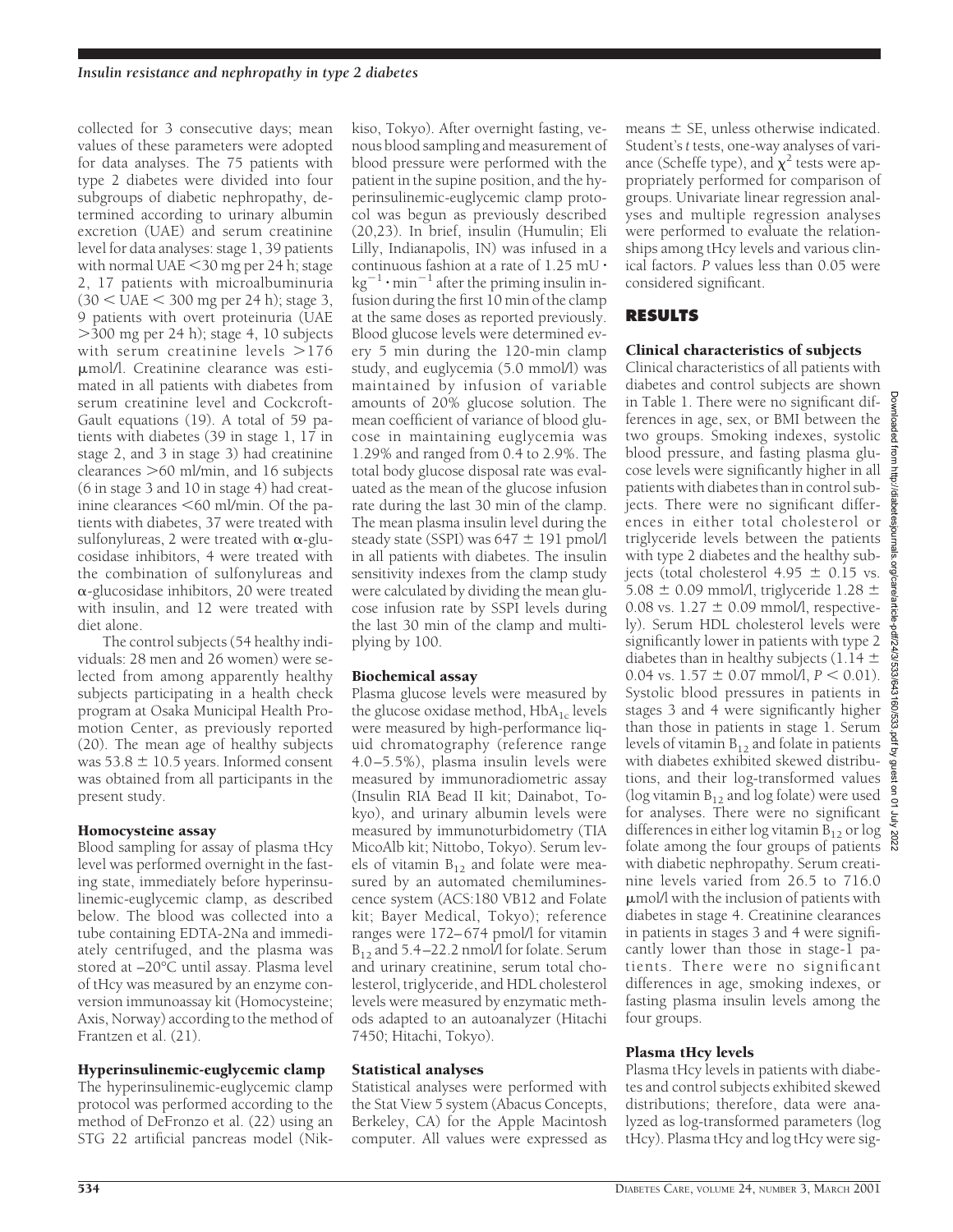|                                    |                   | All patients with   | Stages of diabetic nephropathy |                   |                    |                     |
|------------------------------------|-------------------|---------------------|--------------------------------|-------------------|--------------------|---------------------|
|                                    | Control           | diabetes            | Stage 1                        | Stage 2           | Stage 3            | Stage 4             |
| n                                  | 54 (28/26)        | 75 (46/29)          | 39                             | 17                | 9                  | 10                  |
| Age (years)                        | $53.8 \pm 1.4$    | $56.0 \pm 1.1$      | $54.6 \pm 1.7$                 | $53.9 \pm 2.2$    | $57.0 \pm 2.4$     | $64.0 \pm 1.3$      |
| BMI $(kg/m2)$                      | $22.0 \pm 0.3$    | $22.4 \pm 0.3$      | $22.2 \pm 0.6$                 | $22.8 \pm 0.7$    | $22.4 \pm 0.9$     | $22.8 \pm 0.6$      |
| Duration of diabetes (years)       |                   | $11.1 \pm 1.0$      | $8.9 \pm 1.1$                  | $8.1 \pm 1.3$     | $15.9 \pm 2.3$     | $20.4 \pm 4.2$ ††   |
| Smoking index (cigarette-years)    | $183 \pm 43$      | $417 \pm 59*$       | $472 \pm 88$                   | $466 \pm 112$     | $289 \pm 192$      | $230 \pm 117$       |
| Systolic blood pressure (mmHg)     | $122 \pm 3$       | $135 \pm 3**$       | $120 \pm 2$                    | $137 \pm 6$       | $159 + 7$ † † †    | $165 \pm 8$ †††     |
| Diastolic blood pressure (mmHg)    | $77 \pm 2$        | $73 \pm 1$          | $70 \pm 1$                     | $76 \pm 3$        | $81 \pm 3$         | $76 \pm 6$          |
| $HbA_{1c}$ (%)                     |                   | $8.7 \pm 0.3$       | $9.2 \pm 0.4$                  | $8.5 \pm 0.4$     | $8.6 \pm 0.8$      | $7.0 \pm 0.4$ †     |
| $C$ reatinine $(\mu \text{mol/l})$ | $72 \pm 2$        | $113 \pm 17$        | $59 \pm 2$                     | $68 \pm 4$        | $90 \pm 16$        | $416 \pm 68$ †††    |
| Log vitamin $B_{12}$ (pmol/l)      |                   | $2.76 \pm 0.02$     | $2.78 \pm 0.03$                | $2.65 \pm 0.04$   | $2.79 \pm 0.05$    | $2.82 \pm 0.08$     |
| Log folate (nmol/l)                |                   | $1.20 \pm 0.02$     | $1.20 \pm 0.03$                | $1.16 \pm 0.03$   | $1.22 \pm 0.06$    | $1.22 \pm 0.05$     |
| tHcy (µmol/l)                      | $8.7 \pm 0.3$     | $12.0 \pm 0.7***$   | $9.6 \pm 0.4$                  | $11.2 \pm 1.1$    | $13.3 \pm 1.8$     | $21.6 \pm 2.0$ †    |
| Log tHcy $(\mu$ mol/l)             | $0.920 \pm 0.016$ | $1.040 \pm 0.02***$ | $0.966 \pm 0.018$              | $1.017 \pm 0.044$ | $1.092 \pm 0.060*$ | 1.319 ± 0.040***††† |

**Table 1—***Clinical profiles of type 2 diabetic subjects with various stages of nephropathy*

Data are mean  $\pm$  SE or *n*. \*, \*\*, or \*\*\*  $P < 0.05$ , 0.01, or 0.001 vs. healthy subjects, respectively. †, ††, or ††  $P < 0.05$ , 0.01, or 0.001 vs. patients with diabetes with stage 1 nephropathy, respectively.

nificantly higher in all patients with diabetes than in control subjects (tHcy 12.0  $\pm$  0.7 vs. 8.7  $\pm$  0.3  $\mu$ mol/l [*P*  $\leq$ 0.0001],  $log$  tHcy 1.040  $\pm$  0.021 vs.  $0.920 \pm 0.016$  [ $P < 0.0001$ ], respectively). Plasma tHcy levels in patients with diabetes were significantly increased according to degree of nephropathy  $(P \leq$ 0.0001) (Table 1). Log tHcy in neither patients in stage 1 nor patients in stage 2 differed significantly from that in control subjects ( $P = 0.615$  or  $P = 0.150$  for patients in stages 1 and 2, respectively) (Table 1). Log tHcy values in patients in both stage 3 and stage 4 were significantly higher than those in control subjects ( $P =$  $0.0147$  and  $P < 0.0001$  for patients in stages 3 and 4, respectively) (Table 1). The percentages of subjects with hyperhomocysteinemia (i.e., level higher than 13.8  $\mu$ mol/l, equal to mean + 2 SD in control subjects) were 2.6% in stage 1, 11.8% in stage 2, 44.4% in stage 3, and 90.0% in stage 4. The frequencies of hyperhomocysteinemia in patients in stages 3 and 4 were also significantly higher than the 7.4% of control subjects  $(P = 0.002)$ and  $P < 0.0001$  for patients in stages 3 and 4, respectively).

#### Impacts of insulin resistance and nephropathy on plasma tHcy levels

In all patients with diabetes, log tHcy levels were significantly correlated with the insulin sensitivity index  $(r = -0.319, P =$ 0.005) on simple regression analysis (Table 2). Simple regression analyses showed that log tHcy was significantly correlated with various clinical factors. Among these factors, serum creatinine levels and creatinine clearance exhibited the strongest associations with log tHcy in all patients with diabetes. Neither  $\log$  vitamin  $B_{12}$  nor log folate exhibited significant correlations with log tHcy on simple regression analyses. To assess the impacts of the insulin sensitivity index and nephropathy on plasma tHcy levels in all patients with diabetes, multiple regression analyses were performed. In model 1 (all patients with diabetes), the log tHcy level was entered as a dependent variable, and age,

**Table 2—***Correlation coefficients determined by simple regression analyses between logtransformed plasma tHcy levels and clinical variables for all 75 diabetic subjects and those of 59 type 2 diabetic subjects with creatinine clearance* **>***60 ml/min*

|                           |          | All diabetic subjects | Diabetic subjects with<br>creatinine clearance<br>$>60$ ml/min |                  |
|---------------------------|----------|-----------------------|----------------------------------------------------------------|------------------|
|                           | r        | $\overline{P}$        | r                                                              | $\boldsymbol{P}$ |
| Age                       | 0.397    | $0.0004*$             | 0.223                                                          | 0.089            |
| BMI                       | 0.221    | 0.057                 | 0.205                                                          | 0.120            |
| Duration of diabetes      | 0.218    | 0.060                 | $-0.100$                                                       | 0.450            |
| Smoking index             | 0.075    | 0.524                 | 0.261                                                          | $0.046*$         |
| Systolic blood pressure   | 0.495    | $< 0.0001$ #          | 0.167                                                          | 0.207            |
| Diastolic blood pressure  | 0.153    | 0.188                 | 0.120                                                          | 0.365            |
| $HbA_{1c}$                | $-0.377$ | 0.0009 <sup>‡</sup>   | $-0.229$                                                       | 0.081            |
| Fasting plasma insulin    | 0.182    | 0.118                 | 0.125                                                          | 0.344            |
| Uric acid                 | 0.539    | $< 0.0001$ #          | 0.255                                                          | 0.051            |
| Serum creatinine          | 0.636    | $< 0.0001$ #          | 0.388                                                          | $0.002\dagger$   |
| Total cholesterol         | $-0.036$ | 0.761                 | $-0.005$                                                       | 0.970            |
| HDL cholesterol           | $-0.294$ | $0.010*$              | $-0.171$                                                       | 0.195            |
| Triglyceride              | 0.172    | 0.140                 | 0.165                                                          | 0.213            |
| Log vitamin $B_{12}$      | $-0.142$ | 0.248                 | $-0.258$                                                       | 0.060            |
| Log folate                | $-0.118$ | 0.338                 | $-0.267$                                                       | 0.051            |
| Creatinine clearance      | $-0.634$ | $< 0.0001$ #          | $-0.206$                                                       | 0.117            |
| Insulin sensitivity index | $-0.319$ | 0.0054†               | 0.237                                                          | 0.070            |

The serum levels of vitamin  $B_{12}$  and folate were log-transformed (log vitamin  $B_{12}$  and log folate, respectively). Creatinine clearance was estimated by Cockcroft-Gault derived equation. Simple correlation coefficients are shown with level of significance.  ${}^*P$  < 0.05;  ${}^{\dagger}P$  < 0.01;  ${}^{\dagger}P$  < 0.0001.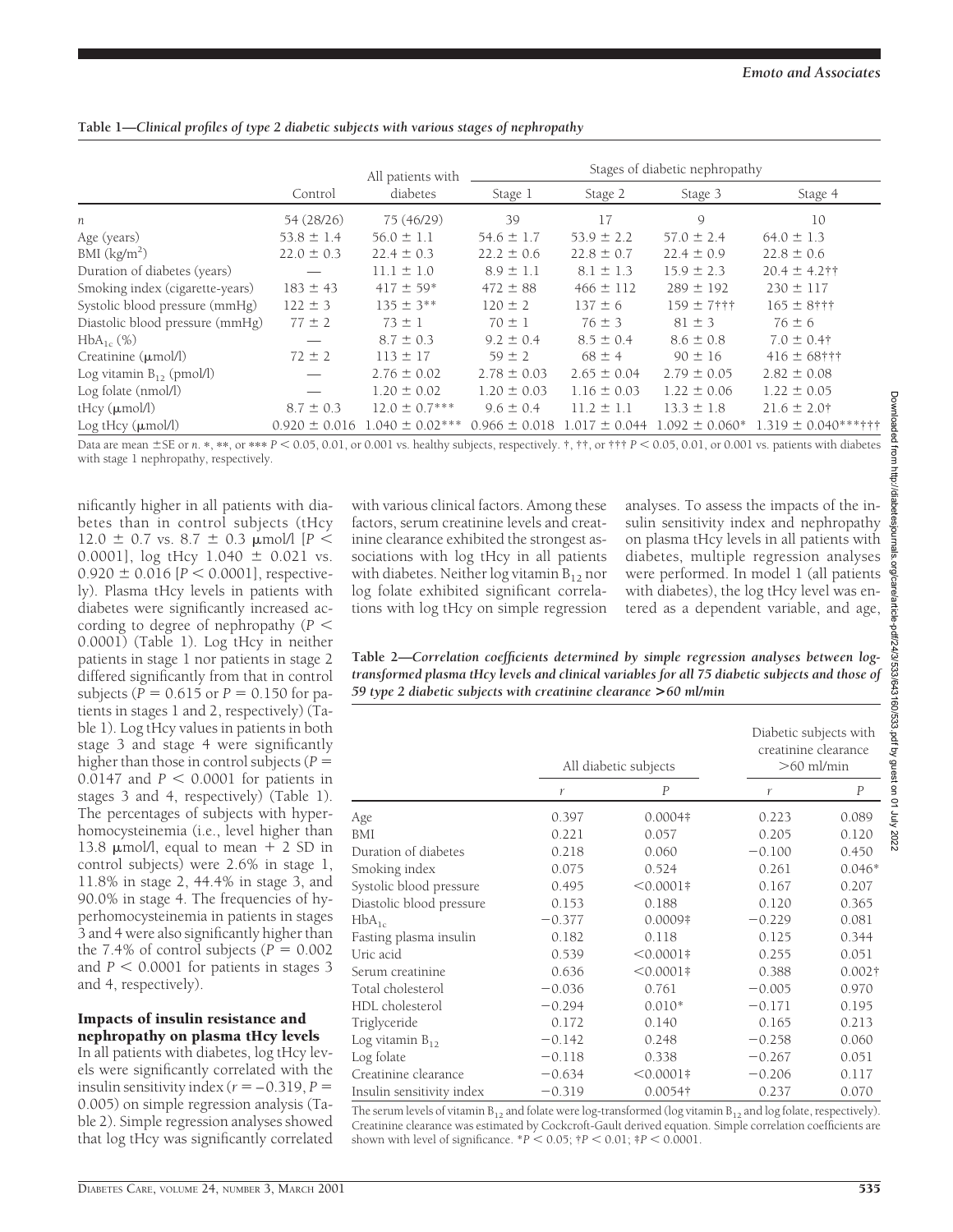**Table 3—***Standard correlation coefficients (*b*) on multiple regression analyses for clinical factors affecting log-transformed plasma total homocysteine levels in all 75 patients with diabetes and those of 59 patients with type 2 diabetes with creatinine clearance* **>***60 ml/min*

|                           |                 | All patients with diabetes | Patients with diabetes<br>with creatinine clearance<br>$>60$ ml/min |                 |
|---------------------------|-----------------|----------------------------|---------------------------------------------------------------------|-----------------|
| Independent variables     | Model 1         | Model 2                    | Model 3                                                             | Model 4         |
| Age                       | 0.123           | 0.101                      | 0.297                                                               | 0.241           |
| Gender                    | 0.133           | $0.179*$                   | $0.213*$                                                            | $0.296*$        |
| Systolic blood pressure   | 0.151           | 0.078                      | 0.122                                                               | 0.003           |
| $HbA_{1c}$                | $-0.008$        | $-0.070$                   | 0.014                                                               | 0.165           |
| Uric acid                 | 0.298†          | $0.321\dagger$             | $0.308*$                                                            | 0.368†          |
| Log vitamin $B_{12}$      | $-0.331\dagger$ | $-0.329\dagger$            | $-0.386\dagger$                                                     | $-0.375\dagger$ |
| Log folate                | $-0.106$        | $-0.177*$                  | $-0.187$                                                            | $-0.336*$       |
| Creatinine clearance      | $-0.521$ †      | $-0.529\dagger$            | $-0.217$                                                            | $-0.252$        |
| Insulin sensitivity index |                 | $-0.245\dagger$            |                                                                     | $-0.438\dagger$ |
| $R^2$                     | $0.710*$        | $0.750*$                   | $0.434\dagger$                                                      | $0.561\dagger$  |

Models 1 and 2 were used for all 75 patients with diabetes, and models 3 and 4 were used for 59 patients with diabetes with creatinine clearance  $\gtrsim 60$  ml/min. In all models, log-transformed plasma tHcy level (log tHcy) was entered as a dependent variable. For sex, female was entered as 0 and male was entered as 1. Creatinine clearance was estimated by Cockcroft-Gault derived equation. The serum levels of vitamin  $B_{12}$  and folate were log-transformed (log vitamin  $B_{12}$  and log folate). Standard correlation coefficients ( $\beta$ ) and multiple coefficients of determination  $(R^2)$  are shown with level of significance.  $*P < 0.05$ ;  $\uparrow P < 0.01$ ;  $\uparrow P < 0.0001$ .

sex, systolic blood pressure,  $HbA_{1c}$ , uric acid, creatinine clearance, log vitamin  $B_{12}$ , and log folate were entered as independent variables (Table 3). The creatinine clearance, log vitamin  $B_{12}$ , and uric acid were significant contributors to log tHcy in this model( $R^2 = 0.710$ ,  $P \leq$ 0.0001). The insulin sensitivity index was also a significant contributor to log tHcy in model 2, in which insulin sensitivity index was added as an independent variable in addition to the variables of model 1. The addition of the insulin sensitivity index increased the multiple coefficient of determination  $(R^2)$  by 0.040 from 0.710 in model 1 to 0.750 in model 2.

Because the decrease in creatinine clearance was a strong contributor to the increase in tHcy in both simple and multiple regression analyses, the impact of insulin resistance on log tHcy was further analyzed for the 59 patients with diabetes with creatinine clearance  $>60$  ml/min. For these patients with diabetes, simple regression analyses failed to reveal a significant correlation between the insulin sensitivity index and log tHcy (Table 2). Multiple regression analyses (models 3 and 4) for such patients with diabetes were also performed using the same dependent and independent variables as in models 1 and 2 for all patients with diabetes (Table 3). In these analyses, the insulin sensitivity index was a significant

determinant of log tHcy, as were sex, uric acid, log vitamin  $B_{12}$ , and log folate. Furthermore,  $R^2$  increased by  $0.127$  from 0.434 in model 3 to 0.561 in model 4.

**CONCLUSION** — The present study demonstrated the impacts of insulin resistance and diabetic nephropathy on plasma tHcy levels in patients with type 2 diabetes with nephropathy. Plasma tHcy levels in patients with type 2 diabetes were, on the whole, higher than those in healthy subjects. Plasma tHcy levels in patients with type 2 diabetes with advanced nephropathy were higher than those in control subjects or patients with diabetes without nephropathy. Renal function, represented by creatinine clearance and serum creatinine level, was the strongest contributor to plasma tHcy in patients with diabetes. Insulin resistance in patients with type 2 diabetes contributed independently to plasma tHcy levels, even with adjustment for renal function and vitamin status.

Consensus regarding plasma tHcy level in type 2 diabetes has not been achieved. A few studies found no significant differences in fasting plasma tHcy levels between patients with type 2 diabetes and healthy subjects (4,5). Other studies have found increased plasma tHcy levels in patients with type 2 diabetes with atherosclerotic diseases (6,7,9). Microalbuminuria, an early marker of endothelial dysfunction as well as nephropathy, has been reported to be associated with plasma tHcy level in patients with diabetes (4,5,24). However, Smulders et al. (6) recently found no association of microalbuminuria with plasma tHcy levels in patients with type 2 diabetes. In the present study, there were no differences in plasma tHcy levels between patients with type 2 diabetes, either with or without microalbuminuria, and control subjects. Patients with type 2 diabetes with proteinuria more commonly have hyperhomocysteinemia than control subjects, and plasma tHcy levels in subjects with renal failure were markedly increased. The findings of the present study were consistent with those reported by Chico et al. (4). Furthermore, multiple regression analyses in the present study revealed a strong association of hyperhomocysteinemia with decrease in renal function and hypertension. This is supported by the findings of previous studies, in which  $\sim$ 70% of the homocysteine in blood was found to be removed by reuptake and metabolism in the renal tubules, and in which decreased clearance of homocysteine resulted in hyperhomocysteinemia (25–27).

Insulin resistance has been hypothesized to play an important role in the development of atherosclerotic disease via hypertension and dyslipidemia as well as hyperglycemia (11). The causal relationship between insulin resistance and hyperhomocysteinemia is an important issue requiring further clarification. Limited study has been conducted on the direct association between insulin resistance and hyperhomocysteinemia in humans (12–15). Giltay et al. (12) investigated the association between plasma tHcy levels and insulin resistance assessed by hyperinsulinemic-euglycemic clamp in 24 nonobese healthy subjects. They found a significant increase in plasma tHcy level in healthy subjects with insulin resistance among three groups (divided by degree of insulin resistance). Gallistl et al. (15) demonstrated that fasting insulin level was an independent determinant of plasma tHcy level in 84 obese children and adolescents. However, Abbasi et al. (14) failed to find a direct association between plasma tHcy level and insulin resistance assessed by the modified insulin suppression test in 55 healthy subjects with a wide range of BMI.

Down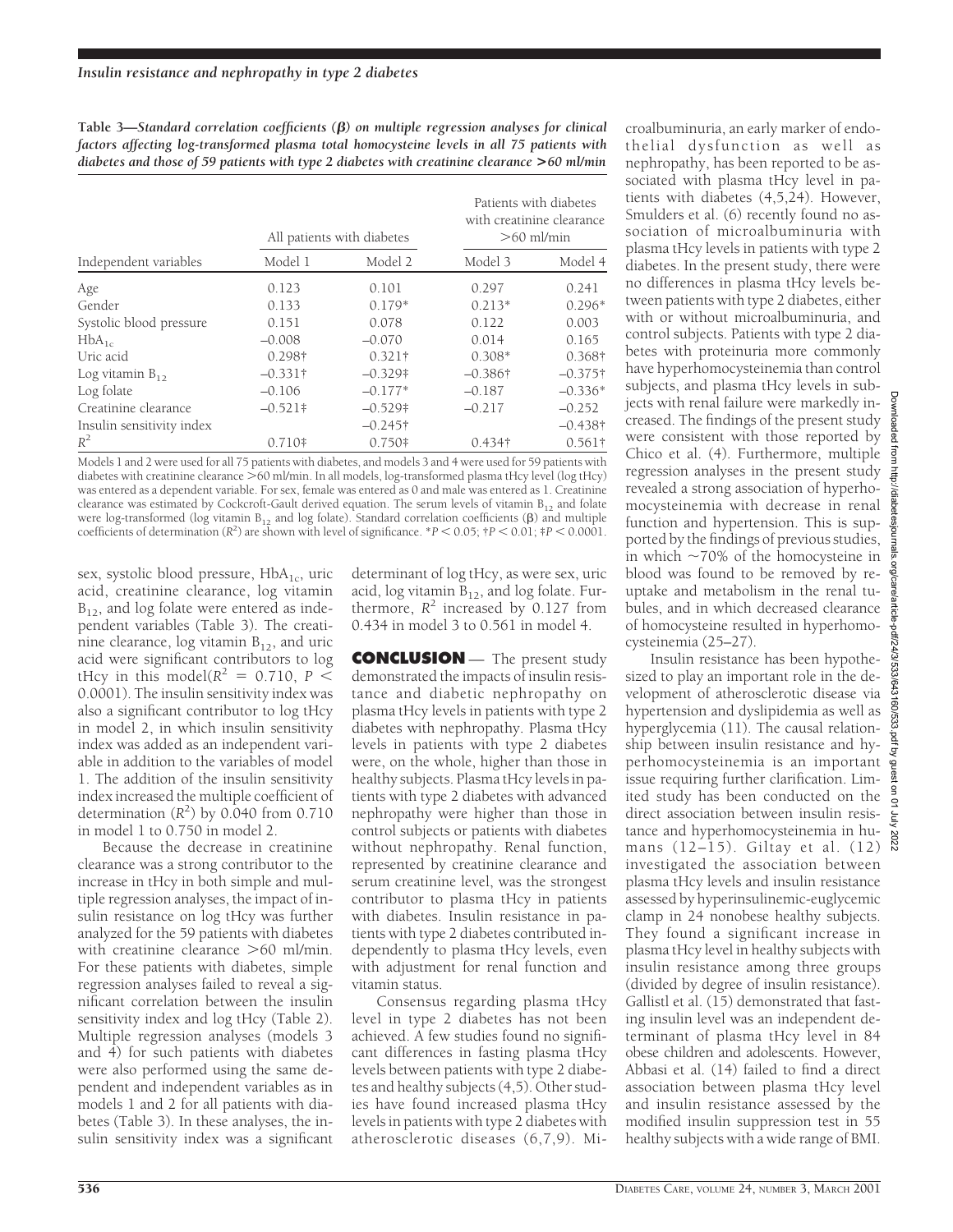In this study, vitamin status, an important confounding factor for plasma tHcy level, was not documented. Fonseca et al. (13) demonstrated that acute hyperinsulinemia using hyperinsulinemic-euglycemic clamp decreased plasma tHcy levels in healthy subjects but not in patients with type 2 diabetes. The controversy concerning insulin resistance and plasma tHcy level may be due to the heterogeneity of subjects and the difference in methods used to assess insulin resistance in humans. No studies have previously investigated the impact of insulin resistance on plasma tHcy levels in type 2 diabetes. Vitamin status, renal function, sex, hyperuricemia, and hypertension are known to be major confounding factors for plasma tHcy level. The present study clearly demonstrated that even after adjustment for these confounding factors, insulin resistance was an independent determinant of plasma tHcy level in type 2 diabetes. Furthermore, this independent contribution of insulin resistance to plasma tHcy level was also found when the group of patients with type 2 diabetes was limited to those with normal renal function (Table 3). Although the underlying mechanisms were not demonstrated in the present study, recent studies suggested some possibilities. A few studies have demonstrated that insulin may affect activities of enzymes involved in homocysteine metabolism, cystathione  $\beta$ -synthase (CBS) and 5,10methylenetetrahydrofolate reductase (MTHFR), which are key enzymes of homocysteine transsulfation and remethylation pathways, respectively (16,17). Jacobs et al. (16) have also reported that plasma homocysteine levels were decreased by the increase in CBS activities in streptozotocin-induced diabetic rats but recovered to initial plasma levels after administration of insulin. Furthermore, Fonseca et al. (17) have recently shown that hyperinsulinemia in the high fat– sucrose rat with insulin resistance induced the decreased CBS activities and compensatorily increased MTHFR activities, followed by hyperhomocysteinemia. Considering our data together with those of these studies, it is suggested that the actions of insulin on the enzyme activities of the homocysteine metabolism contribute to plasma homocysteine levels in humans. Further investigations are needed to clarify the direct causal relationship between insulin resistance and homocysteine metabolism.

In summary, the present crosssectional study clearly demonstrated the independent impacts of insulin resistance and diabetic nephropathy on plasma homocysteine levels in type 2 diabetes. These clinical factors are considered to contribute to the development and progression of atherosclerotic diseases in patients with type 2 diabetes, especially those with nephropathy. Intervention trials for both insulin resistance and hyperhomocysteinemia are needed to clarify the impacts of modification of these factors on the prognosis of patients with diabetes as well as the mutual causal relationships between these two factors.

**Acknowledgments**— This study was supported by a grant-in-aid for scientific research (no. 11770646) from the Japanese Ministry of Education, Science, and Culture.

A part of this study was presented at the 55th Annual Meeting of the American Diabetes Association, San Diego, California, June 1999.

#### **References**

- 1. Wilcken DE, Wilcken B: The pathogenesis of coronary artery disease: a possible role for methionine metabolism. *J Clin Invest* 57:1079–1082, 1976
- 2. Boushey BS, Beresford SA, Omen GS, Motulsky AG: A quantitative assessment of plasma homocysteine as a risk factor for vascular diseases: probable benefits of increasing folic acid intakes. *JAMA* 274: 1049–1057, 1995
- 3. Verhoef P, Stampfer MJ, Buring JE, Gaziano JM, Allen RH, Stabler SP, Reynolds RD, Kok FJ, Hennekens CH, Willett WC: Homocysteine metabolism and risk of myocardial infarction: relation with vitamins B6, B12, and folate. *Am J Epidemiol* 143:845–859, 1996
- 4. Chico A, Perez A, Cordoba A, Arcelus R, Carreras G, de Leiva A, Gonzalez-Sastre F, Blanco-Vaca F: Plasma homocysteine is related to albumin excretion rate in patients with diabetes mellitus: a new link between diabetic nephropathy and cardiovascular disease? *Diabetologia* 41:684– 693, 1998
- 5. Lanfredini M, Fiorina P, Peca MG, Veronelli A, Mello A, Astorri E, Dall'Aglio P, Craveri A: Fasting and post-methionine load homocyst(e)ine values are correlated with microalbuminuria and could contribute to worsening vascular damage in non-insulin-dependent diabetes mellitus patients. *Metabolism* 47:915–921, 1998
- 6. Smulders YM, Rakic M, Slaats EH, Treskes M, Sijbrands EJ, Odekerken DA,

Stehouwer CD, Silberbusch J: Fasting and post-methionine homocysteine levels in NIDDM: determinants and correlations with retinopathy, albuminuria, and cardiovascular disease. *Diabetes Care* 22: 125–132, 1999

- 7. Fiorina P, Lanfredini M, Montanari A, Peca MG, Veronelli A, Mello A, Astorri E, Craveri A: Plasma homocysteine and folate are related to arterial blood pressure in type 2 diabetes mellitus. *Am J Hypertens* 11:1100–1107, 1998
- 8. Hoogeveen EK, Kostense PJ, Jager A, Heine RJ, Jakobs C, Bouter LM, Donker AJ, Stehouwer CD: Serum homocysteine level and protein intake are related to risk of microalbuminuria: the Hoorn Study. *Kidney Int* 54:203–209, 1998
- 9. Munshi MN, Stone A, Fink L, Fonseca V: Hyperhomocysteinemia following a methionine load in patients with noninsulindependent diabetes mellitus and macrovascular disease. *Metabolism* 45:133–135, 1996
- 10. Okada E, Oida K, Tada H, Asazuma K, Eguchi K, Tohda G, Kosaka S, Takahashi S, Miyamori I: Hyperhomocysteinemia is a risk factor for coronary arteriosclerosis in Japanese patients with type 2 diabetes. *Diabetes Care* 22:484–490, 1999
- 11. Reaven GM: Banting lecture 1988: role of insulin resistance in human disease. *Diabetes* 37:1595–1607, 1988
- 12. Giltay EJ, Hoogeveen EK, Elbers JM, Gooren LJ, Asscheman H, Stehouwer CD: Insulin resistance is associated with elevated plasma total homocysteine levels in healthy, non-obese subjects. *Atherosclerosis* 139:197–198, 1998
- 13. Fonseca VA, Mudaliar S, Schmidt B, Fink LM, Kern PA, Henry RR: Plasma homocysteine concentrations are regulated by acute hyperinsulinemia in nondiabetic but not type 2 diabetic subjects. *Metabolism* 47:686–689, 1998
- 14. Abbasi F, Facchini F, Humphreys MH, Reaven GM: Plasma homocysteine concentrations in healthy volunteers are not related to differences in insulin-mediated glucose disposal. *Atherosclerosis* 146:175– 178, 1999
- 15. Gallistl S, Sudi K, Mangge H, Erwa W, Borkenstein M: Insulin is an independent correlate of plasma homocysteine levels in obese children and adolescents. *Diabetes Care* 23:1348–1352, 2000
- 16. Jacobs RL, House JD, Brosnan ME, Brosnan JT: Effects of streptozotocin-induced diabetes and of insulin treatment on homocysteine metabolism in the rat. *Diabetes* 47:1967–1970, 1998
- 17. Fonseca V, Dicker-Brown A, Ranganathan S, Song W, Barnard RJ, Fink L, Kern PA: Effects of a high-fat-sucrose diet on enzymes in homocysteine metabolism in the rat. *Metabolism* 49:736–741, 2000

ownloaded

mom  $\frac{1}{4}$